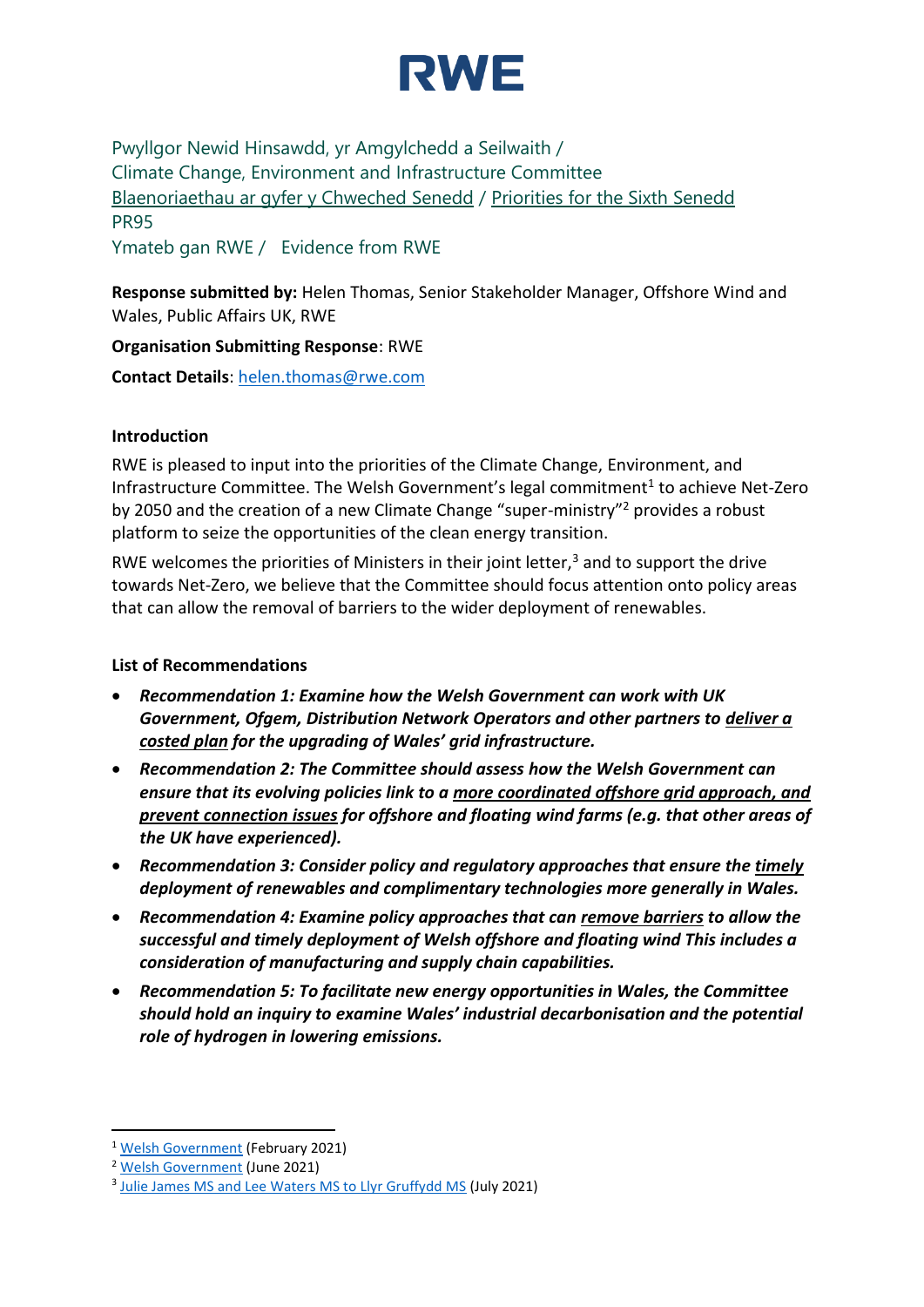

## **About RWE**

RWE is a leading global energy player, producing around 12% of the UK's electricity with a [portfolio](https://uk-ireland.rwe.com/-/media/RWE/RWE-UK/downloads/rwe-in-the-uk.pdf) of onshore/offshore wind, hydro, biomass and gas across Great Britain. In Wales, over the last decade, we have invested over £3bn into our Welsh energy projects, making RWE Wales' largest electricity generator, with involvement in almost 1GW of renewable power. In operating these projects, we employ around 200 people, with offices in Baglan, Llanidloes, Dolgarrog, and Port of Mostyn, as well at our power stations.

RWE has contributed around £10m to neighbouring communities from funds associated with our renewable energy sites in Wales. Welsh annual community funding alone amounts to over £2.4m, whilst our Gwynt y Môr offshore wind project makes an estimated annual economic contribution of £8m to its local economy.

At RWE, we are determined to ensure that Wales can play an important role in the next phase of the UK offshore wind growth story. If consented, RWE's Awel y Môr Offshore Wind Farm in North Wales presents the country with a once in a decade opportunity. The project is Wales' only commercial-scale offshore wind development that will be delivered in the 2020s. Alongside this, we also have a pipeline of c.150MW of onshore wind projects which are being developed in North and South Wales and we are at the vanguard of delivering shared ownership.

RWE also owns the 2.2GW Pembroke Power Station, a highly efficient, state-of-the-art gasfired power station, providing firm, flexible capacity and contributing an estimated £20m per annum to the local economy. Pembroke is working to deliver a transformation programme as part of a new decarbonisation hub - the 'Pembroke Net-[Zero Centre' \(PNZC\)](https://uk-ireland.rwe.com/-/media/RWE/RWE-UK/downloads/innovation/pnzc-infographic.jpg) linking with new innovative technologies needed for the delivery of a low carbon future. We believe that efforts through the PNZC, including the development of hydrogen production opportunities, Carbon Capture and Storage and floating offshore wind, demonstrates RWE's commitment to the decarbonisation of Wales long-term.

RWE stands ready to support the Welsh Government and our partners in the Senedd to further drive the deployment of renewable energy in Wales. We hope the Committee finds our recommendations useful and are more than happy to discuss any of our recommendations set out in this document. For information on our footprint in Wales, please see our RWE in Wales [website](https://uk-ireland.rwe.com/rwe-in-wales) and infographic [here.](https://uk-ireland.rwe.com/-/media/RWE/RWE-UK/downloads/rwe-in-wales-infographic-en.pdf)

Yours sincerely,

#### **Helen K Thomas**

Senior Stakeholder Manager Offshore Wind and Wales, Public Affairs UK, RWE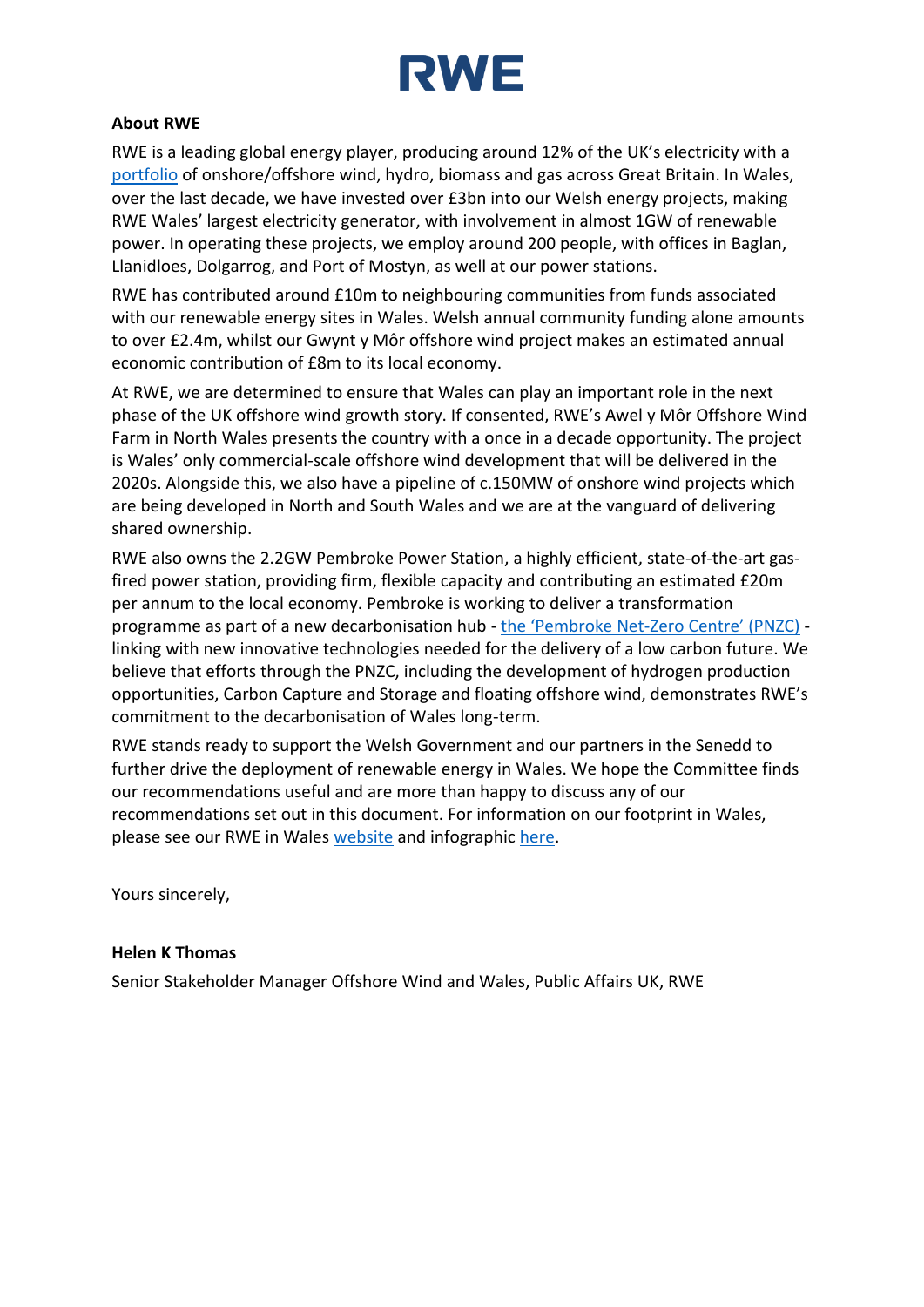

#### **SUBMISSION**

- **1.** *Recommendation 1: Examine how the Welsh Government can work with UK Government, Ofgem, Distribution Network Operators and other partners to deliver a costed plan for the upgrading of Wales' grid infrastructure.*
- 1.1 In Wales, electricity networks are ill-equipped to accommodate additional renewable generation needed to deliver the energy transition, especially in Mid-Wales. This presents a critical challenge for delivering renewable power to end users and threatens Wales' ambition for a low carbon economy and the achievement of its 2050 Net-Zero target.
- 1.2 There is an urgent need for Welsh grid capacity upgrades if the expansion of renewable power is to take place. **We recommend this be an area of explicit attention for the Committee – this remains the most critical barrier to renewable energy projects in Wales.** The scarcity of cost-effective electricity network capacity is the largest single constraint preventing the deployment of additional renewable generation. The absence of grid infrastructure, connection delays, increased costs and uncertainty about connection locations across Wales are unnecessarily limiting or are delaying some projects. Mid-Wales has excellent wind resources that would be highly suitable for development, but for the absence of transmission grid infrastructure. Additionally there are concerns about the availability of transmission grid to facilitate large-scale deployment of offshore wind in the Celtic Sea beyond the first rounds of innovation / early-commercial scale projects. **Wales urgently requires a coherent and costed plan for the upgrading of its grid infrastructure to enable full decarbonisation and support its renewable energy targets**.
- 1.3 There are challenges in terms of the powers reserved by Westminster in relation to electricity transmission infrastructure. However, **we urge the Committee to review how the Welsh Government, in partnership with the UK Government, Distribution Network Operators, National Grid and Ofgem can come together to the delivery of strategic anticipatory grid upgrades across Wales, especially in Mid-Wales**.
- 1.4 Consideration should also focus on the demand-side which is likely to increase due to EV roll-out, heat pumps and electrolytic hydrogen. There is an assumption that Wales' 2030 targets will largely be achieved through further decarbonisation of the electricity supply (which is already the sector where most progress has been made) however it is difficult to see how Wales can achieve the roll-out of renewable electricity generation required to meet 2030 targets without a significant change on grid infrastructure. **Welsh Government could do more to resolve grid obstacles in Mid-Wales, for example 'no regrets' funding of grid consenting in Mid-Wales would open up renewable development opportunities**.
- *2. Recommendation 2: The Committee should assess how the Welsh Government can ensure that its evolving policies link to a more coordinated offshore grid approach, and*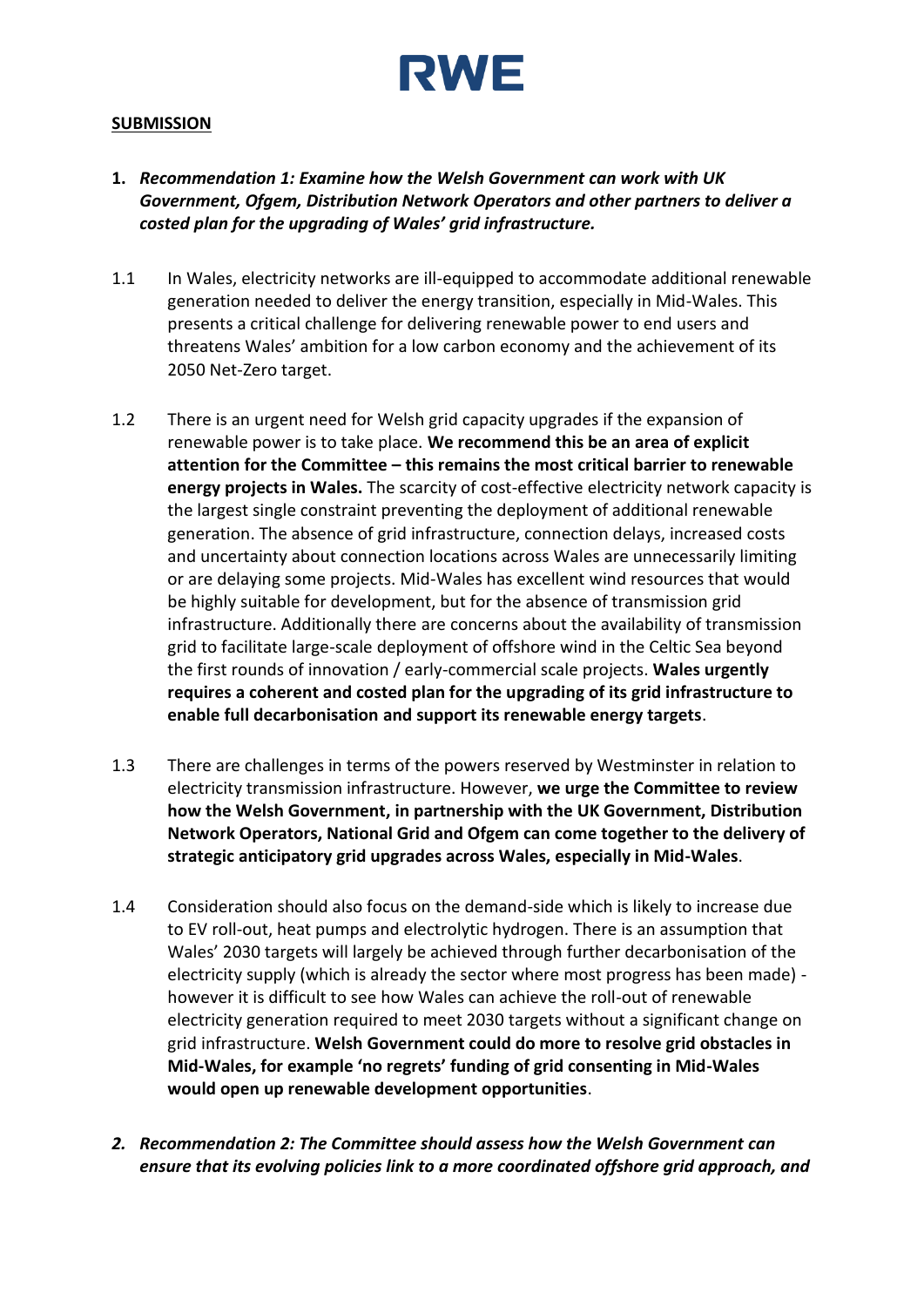

## *prevent connection issues for offshore and floating wind farms (e.g. that other areas of the UK have experienced).*

- *2.1* RWE is pleased that Welsh Government is involved with the UK Government's discussions regarding the Offshore Transmission Network Review (OTNR). The Review is an opportunity to consider a strategic approach to facilitating grid and the connections strategy for offshore wind to enable the even larger volumes of offshore wind needed to hit Net-Zero by 2050. Anticipatory investment in strategic grid solutions on and offshore is needed to ensure that offshore wind in Wales minimises any unavoidable environmental and local community disruption and that infrastructure is delivered economically.
- *2.2* **The Committee should work to both scrutinise and encourage Welsh Government to ensure its evolving policies consistently link to the need for a more coordinated offshore grid approach.** This is particularly important in light of the Irish Sea being a key zone for the development of extension projects, Round 4 sites and floating wind projects.
	- *3. Recommendation 3: Consider policy and regulatory approaches that ensure the timely deployment of renewables and complimentary technologies more generally in Wales.*
- *3.1* 3.1 RWE supports Wales' 2050 emissions target and approach to reducing carbon emissions through renewable generation, reducing energy from unabated fossil fuel use, and from local energy projects. The setting of targets, including Wales' goal to see renewable generation cover 70% of electricity by 2030, provides confidence to industry to invest.
- *3.2* We concur with Ministers and the priorities set out in their letter which recognise that energy generation in Wales will need to transition to account for Net-Zero. For the Committee to deliver effective scrutiny during this new Senedd term, we recommend focusing on how renewable energy deployment can be accelerated to underpin Welsh decarbonisation. We believe the following issues should be given particular consideration:
	- 3.2.1 Most of the bigger onshore wind opportunities are on the Welsh Government's forest estate (managed by NRW) and they infrequently tender for the opportunity to develop projects on these sites. There is scope here to speed up the pace at which invitations to tender for renewable energy developments are offered – this should be done for all sites (much like the recent Forestry Land Scotland tender) as opposed to the piecemeal 'one site at a time' approach seen in recent years.
	- 3.2.2 NRW's statutory consultee function needs to be adequately resourced to ensure they are equipped to play their role in the swift transition to Net Zero. Recent experience with NRW's statutory consultee function suggests it is severely under-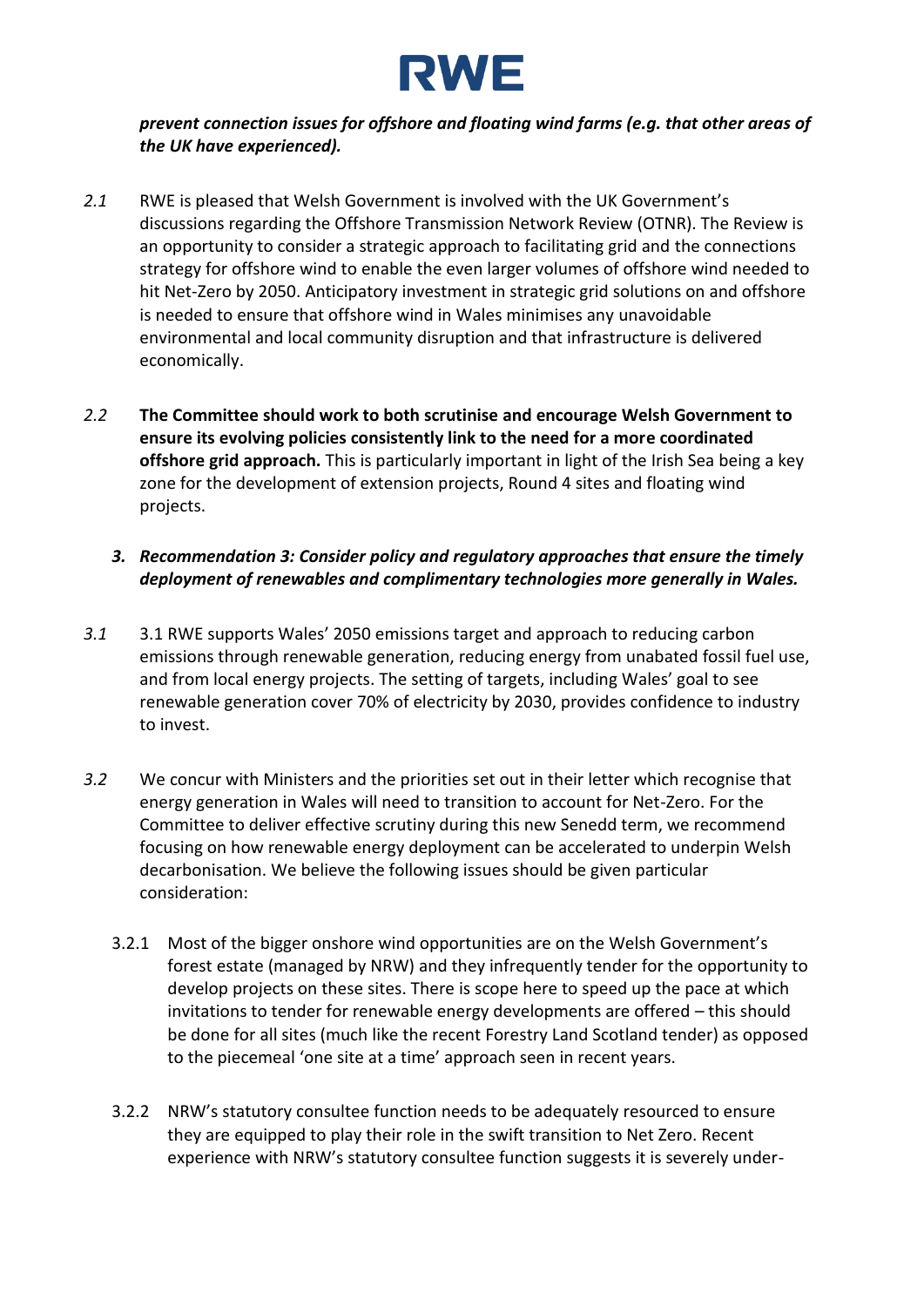

resourced to provide the timely and substantive advice required to drive renewable energy projects forward.

- *3.3* More broadly, collaboration between Welsh Government and the UK Government is essential to ensure Wales achieves Net-Zero. As the Climate Change Committee (CCC) and Ministers have recognised, the majority of Welsh decarbonisation powers lie in the hands of UK Government, with energy policy a reserved power. **Therefore, the Committee should consider scrutiny of how Welsh Government is collaborating to compliment the work of UK Government, to address associated challenges with regard to facilitating renewable electricity**.
- *3.4* RWE welcomed the UK Energy White Paper's 2020 proposal to establish a **Ministerial Delivery Group to oversee the expansion of renewable power in the UK and have argued that his Group would benefit from an inter-governmental remit with Welsh Ministers and Government participating from the start. This was picked up as a recommendation by the House of Commons Welsh Affairs Committee. We call on the Committee to encourage this group to meet regularly and for discussions and actions relevant to Wales discussed in meetings to be shared with the Senedd.** Through this forum, Welsh Ministers could raise strategic issues such as the Celtic Sea, future grid requirements and marine licensing matters (see Recommendation 4 section below) that need to be resolved to see the potential of Welsh renewables unlocked.
- *3.5* **The pace at which invitations to tender for renewable energy developments are offered on the Welsh Government's forestry estate needs to be accelerated**. We encourage the Committee to call for the delivery of more renewable energy schemes, where appropriate, on forestry and other land owned by the Welsh Government, which would also benefit the Welsh Government Treasury via royalty payments.
	- *4. Recommendation 4: Examine policy approaches that can remove barriers to allow the successful and timely deployment of Welsh offshore and floating wind This includes a consideration of manufacturing and supply chain capabilities.*
- *4.1* There is significant further potential for new offshore wind in Wales. A 2018 Carbon Trust<sup>4</sup> report for the Welsh Government noted that 2GW of additional wind power could be delivered by 2-3 new offshore wind projects, if site extensions and new leases can be secured, alongside grid connections. A Welsh consenting regime with clear decisionmaking timescales is required to ensure that any risk of programme delay is minimised for wind projects progressing through to their application to the UK Government's Contracts for Difference funding auction.
- *4.2* Welsh Ministers in their letter to the Committee state that "the devolved planning system is one of our greatest levers in driving changes across Wales" however, compared to projects in other parts of the UK, those in Welsh waters face increased

<sup>4</sup> [Carbon Trust](https://www.carbontrust.com/resources/future-potential-for-offshore-wind-in-wales) (2018)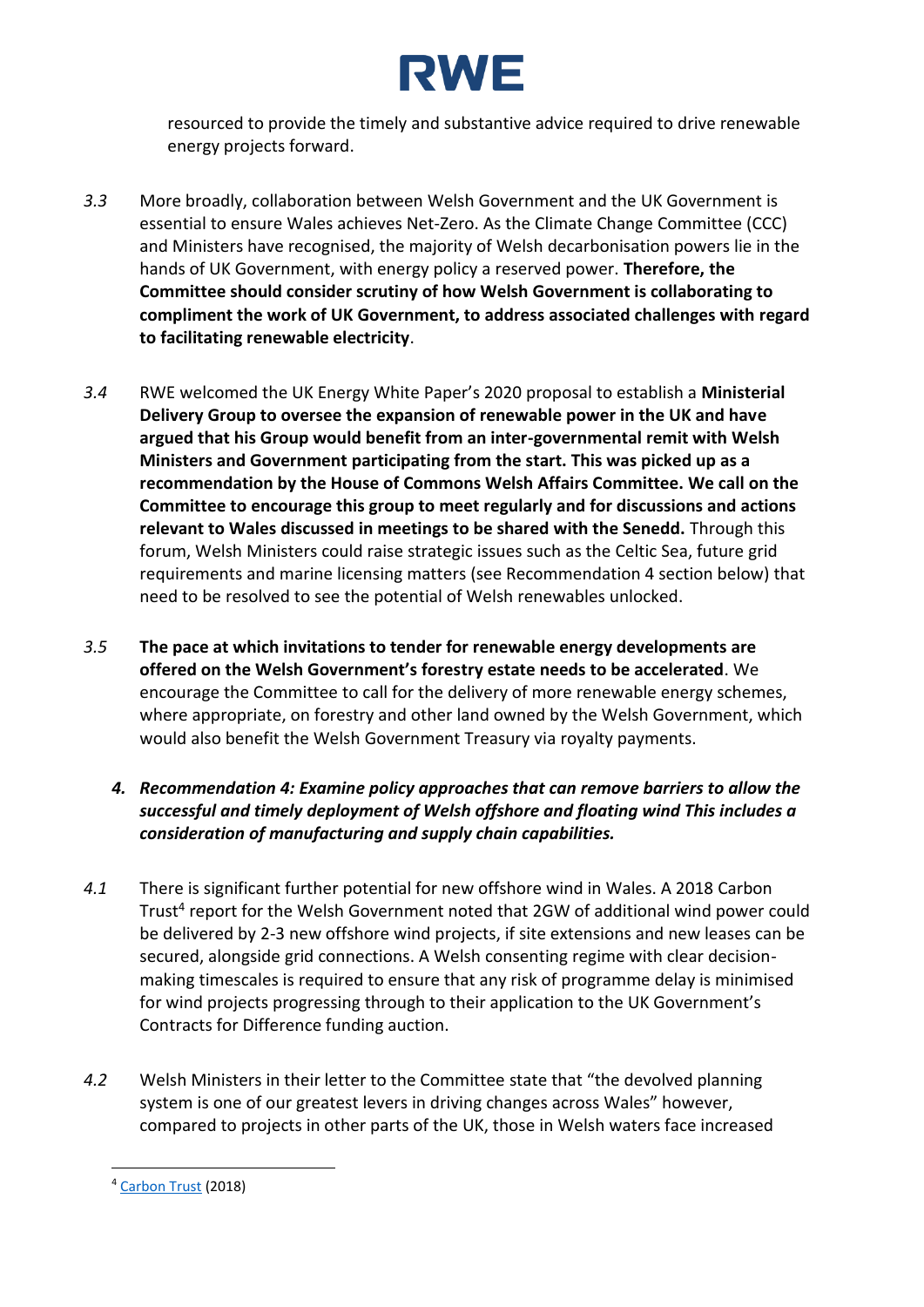

consenting risk and a competitive disadvantage. Unlike in England, Welsh Marine Licenses are not deemed under a Development Consent Order (DCO) but are determined separately. There is no clear timetable by which Natural Resources Wales (NRW) must determine Marine Licenses for DCOs. **We urge the Committee to examine how NRW and the Welsh Government can work to address this issue. Increased resourcing for NRW, greater collaboration between the Planning Inspectorate (PINS), the Department for Business, Energy and Industrial Strategy (BEIS) and NRW, and a programme for delivery and clear timeframes could greatly accelerate offshore wind deployment in Welsh waters.**

- *4.3* **We also encourage the Committee to examine how Welsh Government can collaborate with the UK Government and with developers to ensure that there are adequate seabed leases available from The Crown Estate in Welsh waters at an appropriate scale to deploy projects.** Securing a pipeline of leases alongside grid infrastructure commitments will give Wales the best chance to develop manufacturing scale and expertise to lead a growing global offshore wind market.
- *4.4* **Noting that the Celtic Sea has significant potential for developing floating wind, we further recommend the Committee examine how Wales can reap the benefits of this emerging technology. The Committee should encourage Welsh Ministers alongside the UK and Irish Governments, to consider developing an overarching economic strategy for the Celtic Sea, taking a strategic view of the potential for offshore renewable developments, as well as the potential role of green hydrogen as an energy vector for some projects.** This could include a cross-border enterprise zone to facilitate trade and investment. Whilst development of renewables at scale in the Celtic Sea is not likely for another 10 years, such an approach could accelerate developments in complementary sectors such as oil and gas, hydrogen, CCUS, interconnectors and ports.
- *4.5* **For floating wind, a more ambitious proposal for deployment in Welsh waters is recommended**. The current UK ambition for floating wind to 2030 is 1GW. RWE believes 2-3GW is more appropriate and Welsh Government should consider what proportion of this could be developed in Wales and should consider setting its own independent target.
- *4.6* RWE also agrees with Ministers that infrastructure investment creates "the conditions for increased and sustainable growth in the medium and longer term."<sup>5</sup> There is a need for infrastructure upgrades to facilitate Wales' offshore energy sector. **The Committee should review how the Welsh Government can invest in infrastructure that delivers a renewables-powered Net-Zero, for example delivering port upgrades and assessing sites that are suitable for manufacturing or component assembly**. Specifically, the Welsh and UK Governments should work with developers and port operators to identify appropriate sites for investment to ensure port infrastructure is available in Wales to support at-scale floating wind deployment in the 2030s.

<sup>&</sup>lt;sup>5</sup> [Julie James MS and Lee Waters MS to Llyr Gruffydd MS](https://business.senedd.wales/documents/s116925/Letter%20from%20the%20Minister%20and%20Deputy%20Minister%20for%20Climate%20Change%20on%20the%20Welsh%20Governments%20priorities.pdf) (July 2021)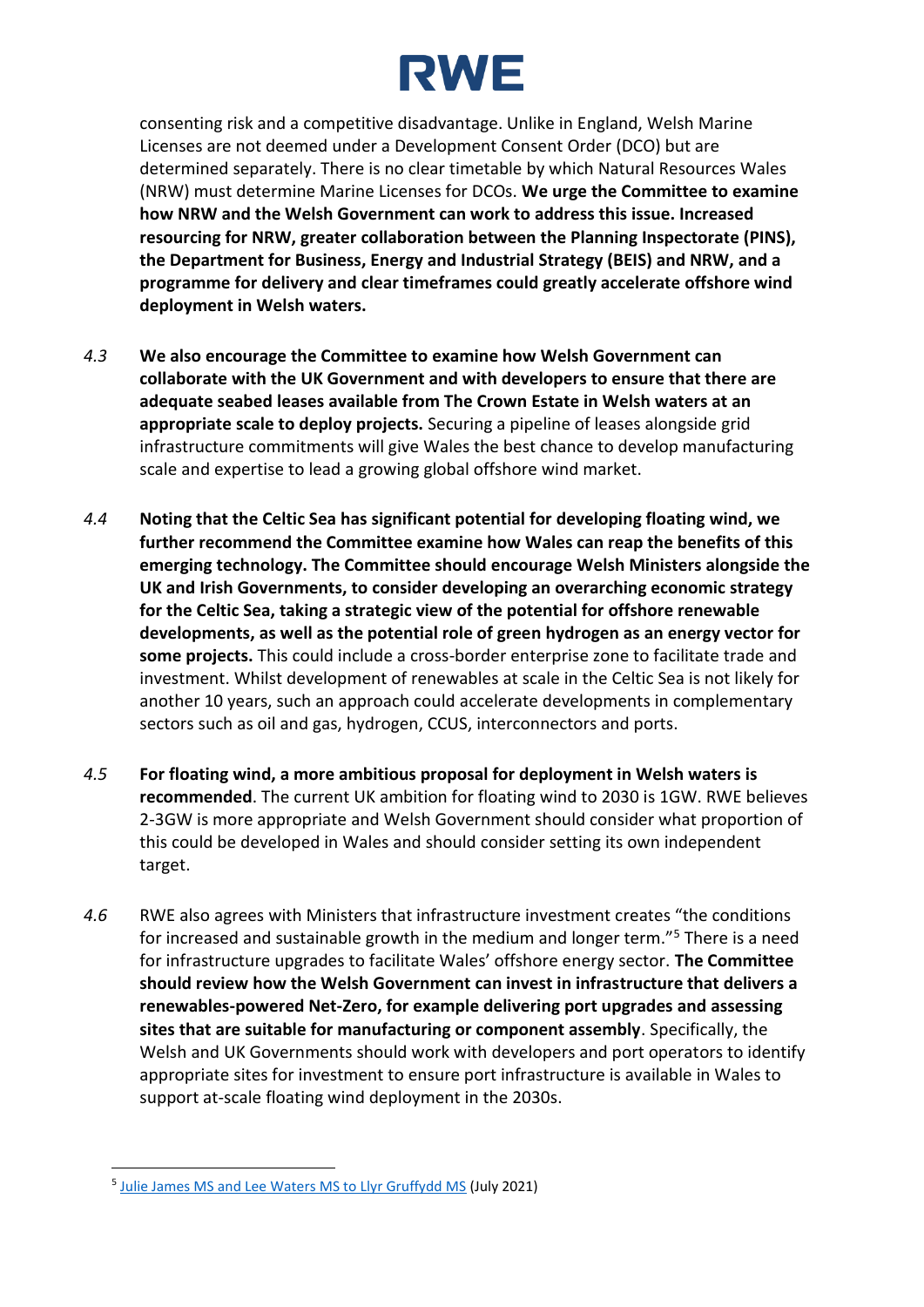# **RWE**

*4.7* Policies for enhancing socio-economic and supply-chain opportunities are also key, including local port development (solidifying the attractiveness of the region for offshore renewables, hydrogen and other energy types); working to attract manufacturers and energy-related services to Wales; and supporting opportunities for repurposing to further build on Wales' existing capabilities. Other parts of the UK have been successful in attracting manufacturers and other higher tier supply chain companies and we wish more of the same for Wales. To assist with this, we also urge Welsh Government to support more initiatives like [The Offshore Energy Alliance](https://www.linkedin.com/company/the-offshore-energy-alliance/) (offshore wind supply chain cluster for North Wales & The North West) through funding, collaboration and resourcing to help ensure socio-economic benefits are realised locally.

# *5. Recommendation 5: To facilitate new energy opportunities in Wales, the Committee should hold an inquiry to examine Wales' industrial decarbonisation and the potential role of hydrogen in lowering emissions.*

- *5.1* RWE agrees with Welsh Ministers, "hydrogen is a nascent but very promising technical solution to some of our decarbonisation challenges."<sup>6</sup> We expect hydrogen to be pivotal in Wales' future energy system with its firm flexible role to provide local energy to cover prolonged periods when there is inadequate renewable energy production/storage. Wales' natural, renewable resources will also facilitate 'green hydrogen' to provide huge opportunities and could play an important role in the wider decarbonisation of Wales.
- 5.2 Following the publication of the UK's Hydrogen Strategy<sup>7</sup> and given the commitment by the Welsh Government to publish a response to their Hydrogen Pathway consultation in Q3 2021,<sup>8</sup> **RWE recommends that the Committee hold an inquiry to examine the potential of hydrogen in Wales to bolster industrial decarbonisation efforts**. The infrastructure created will provide local jobs and the risk of Wales not developing its own hydrogen base could be the potential loss of associated high quality green employment and industry to other areas, especially the North East of England.
- *5.3* An inquiry by the Committee may wish to consider the following actions:
	- 5.3.1 **Whether there are areas of Wales that will be specifically challenging to decarbonise using hydrogen and what policy measures may be required in these places.**
	- 5.3.2 **What further steps Welsh Government can take to support the technology's development**. RWE recommends consideration of a **Ministerial Statement in support of hydrogen in Wales; a review of Welsh planning requirements to ensure they enable suitable developments; consideration of demand-side measures that can be taken by the Welsh Government and potentially, a Welsh domestic target**

<sup>&</sup>lt;sup>6</sup> [Julie James MS and Lee Waters MS to Llyr Gruffydd MS](https://business.senedd.wales/documents/s116925/Letter%20from%20the%20Minister%20and%20Deputy%20Minister%20for%20Climate%20Change%20on%20the%20Welsh%20Governments%20priorities.pdf) (July 2021)

<sup>7</sup> [Department for Business, Energy and Industrial Strategy](https://www.gov.uk/government/publications/uk-hydrogen-strategy) (August 2021)

<sup>8</sup> [Welsh Government](https://gov.wales/sites/default/files/consultations/2021-01/hydrogen-in-wales-consultation.pdf) (January 2021)